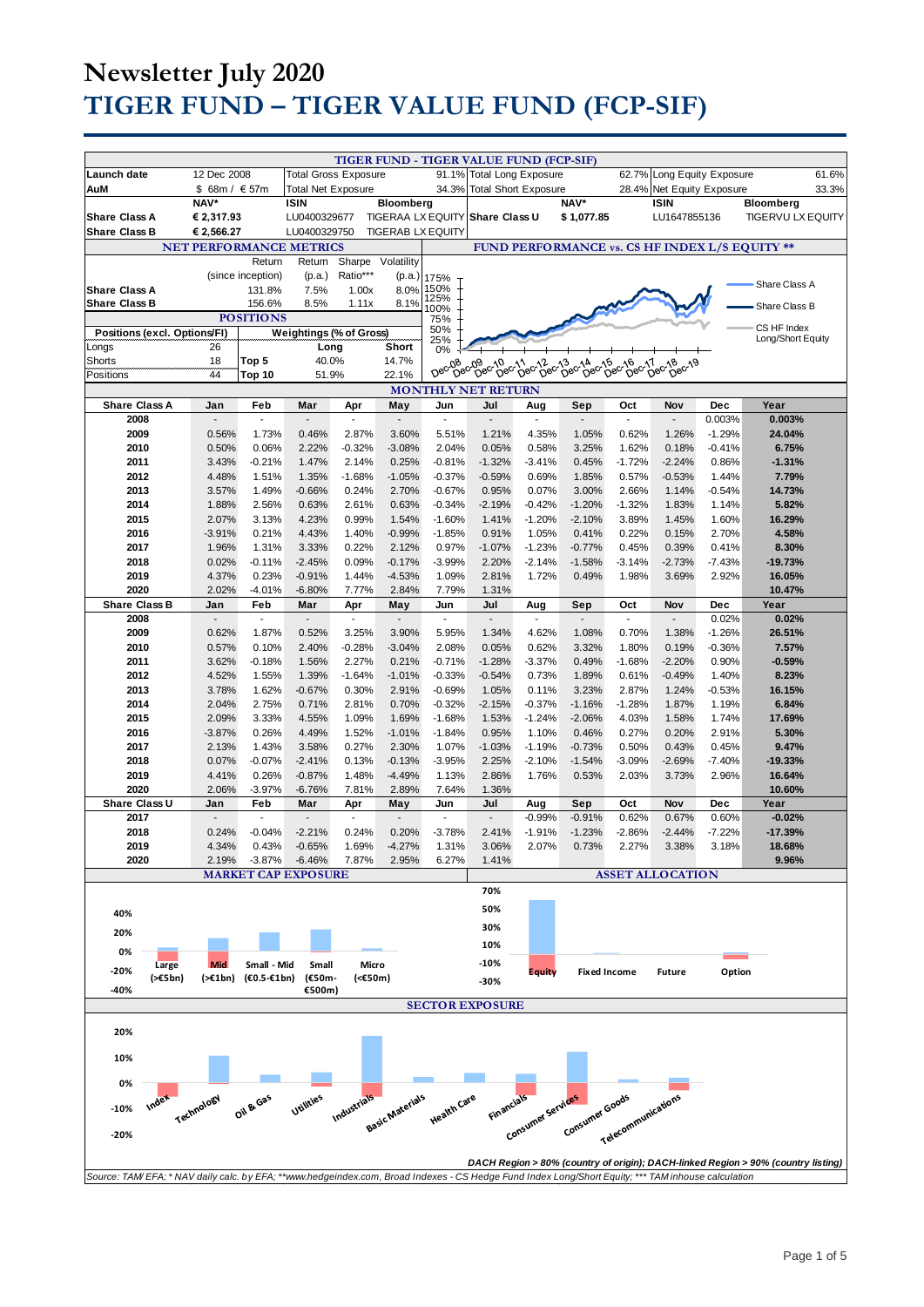## **Tiger Value Fund – July 2020**

### **O Returns: +1.31% (class A)/+1.36% (class B)/+1.41% (class U)**

In July, the Tiger Value Fund ("TVF") had a positive net return of +1.31% for share class A and +1.36% for share class B, making a cumulative net return of +10.47%/+10.60% for share class A and B for the year-to-date and  $+131.8\%/+156.6\%$  since inception (share class A/B). Our FX hedged USD share class U had a net return of +1.41% in July, making a cumulative net return of 9.96% for the year-to-date.

### **O Commentary: Catalyst laden portfolio – solid attributions from shorts**

While most hedge fund peers and European equity indices are down in the year-to-date (DAX -7.06%; Stoxx Europe 600 -14.31%) we are satisfied that the Tiger Value Fund is up with +10.47%, +10.60%, +9.96% (class A, B, U) in the year-to-date. At the most recent June updates, the Eurekahedge UCITS Europe Long/Short Equities Hedge Fund Index<sup>1</sup> and the CS Hedge Fund Long/Short Equity Index<sup>2</sup> were down year-to-date with -2.40% and -3.46% respectively.

The TVF profited once again from its single shorts which added +85bp mainly attributed to its most favorite technology, transportation and hospitality shorts. We kept our net equity exposure stable at 25-35% (average 28.6%) ending the month at 33.3%.

Our top attributors were EnergieKontor (+40bp), Tele Columbus (+85bp) and Zeal Network (+95bp). On the negative side we had many smaller detractors as well as some larger detractors such as Bayer (-63bp) and Schöller Bleckmann (-25bp) which burdened our performance in July. As mentioned previously we were fairly disappointed about Bayer´s glyphosate settlement and booked most of our profits but maintained a position in Bayer as we believe that the company is a bargain trading at 7x PER 2021. Bayer has market leading positions in its agrochemical and pharmaceutical businesses which are largely not impacted by overall economic cycles. The next catalyst for the stock would be the replacement of the current CEO Baumann by Zachert (CEO of Lanxess) who had a key role in restructuring the Lanxess portfolio after it was spun-off from Bayer. Zachert has a high standing in the investment community and would be the perfect match to restructure Bayer, i.e. break-up the company into an agrochemical and pharmaceutical arm which should result in an immediate valuation uplift. At Tele Columbus we are also excited about the break-up opportunity which should drive the share price further once the company finally initiates the sale of its network operations.

Despite overall slightly positive equity markets in July we managed to profit from single shorts which added +97bp to our monthly performance. While our DAX index hedges added +12bp our single short book added +85bp. We had significant positive attributions from our most favorite technology short which added another +68bp as well as positive attributions from our transportation (+17bp) and hospitality shorts (+23bp).

### **O Outlook: The eye of the storm**

For the month as a whole, European equity markets were broadly unchanged with DAX flat and Stoxx Europe 600 declining -1%. After initially rising to new post-COVID-19 highs, the DAX and European markets sold off into month end as the Euro strengthened, and more evidence emerged that the 2<sup>nd</sup> wave of COVID-19 has already started. In the US however, tech giants such as Apple, Amazon and

<sup>&</sup>lt;sup>1</sup> Source[: http://www.eurekahedge.com/Indices/IndexView/Special/590/Eurekahedge\\_UCITS\\_Europe\\_Long\\_Short\\_Equities\\_Hedge\\_Fund\\_Index](http://www.eurekahedge.com/Indices/IndexView/Special/590/Eurekahedge_UCITS_Europe_Long_Short_Equities_Hedge_Fund_Index)

<sup>&</sup>lt;sup>2</sup> Source: EUR class Broad Index o[n https://lab.credit-suisse.com/#/en/index/HEDG/HEDG/performance](https://lab.credit-suisse.com/#/en/index/HEDG/HEDG/performance)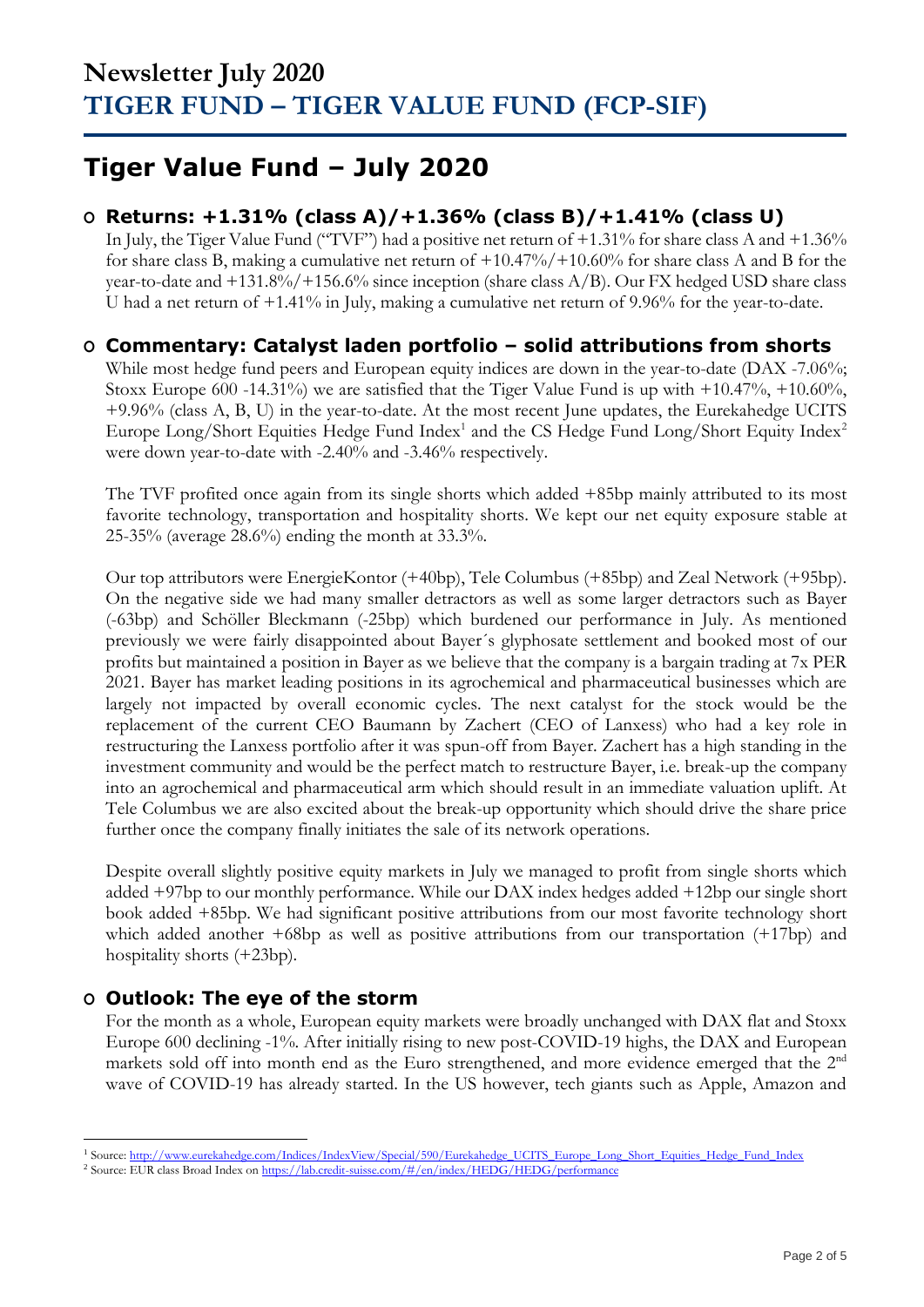Microsoft drove NASDAQ to new ATH records after extremely strong Q2 results boosted by the workfrom-home and online shopping trend.

The European Q2 reporting season has so far been slightly better than feared with 66% of Stoxx Europe 600 stocks beating estimates. The better than expected Q2 results have mainly been driven by the Industrial, Healthcare and Technology sectors, while Financials, Energy, Utilities and Telecoms have disappointed. Q2 results are on track to drop -58% y/y and for 2020 earnings are expected to decline - 33% (vs. -31% expected a month ago).

European PMIs continued to improve in July with Markit/BME Germany Manufacturing PMI climbing to 51 (45.2 June), indicating expansion for the first time since December 2018. Eurozone Manufacturing PMI also re-entered expansion increasing to 51.8 in July (47.4 June). Nevertheless, we suspect that any further progress will be limited given the continued economic uncertainty and rise in COVID-19 infection count in Europe in the last few weeks.

It feels as if the equity markets are currently in the eye of the storm, a surreal calm before another bout of turbulence. We have quite often seen spike in volatility in August in recent years and given that the post shut down bounce in economic activity has started to fade and that some of the massive stimulus (especially in the US) is set to expire in August, it's prudent to be cautious after the last few months' strong equity rally.

Our net equity exposure is broadly unchanged since last month at 33%, even though we added a few new long positions and took profits on a few single shorts. We continued to have a very good stock selection on shorts again in July with +85bp attribution despite flat markets. Moreover, our biggest long positions continue to be largely uncorrelated to the overall equity markets. We expect to be at the lower end of our typical 20-50% net exposure range for the next month's allowing us to capitalize from any summer swoon driven by the recent COVID-19 resurgence and fading economic bounce.

### *The Tiger Value Fund Desk, 3rd August 2020*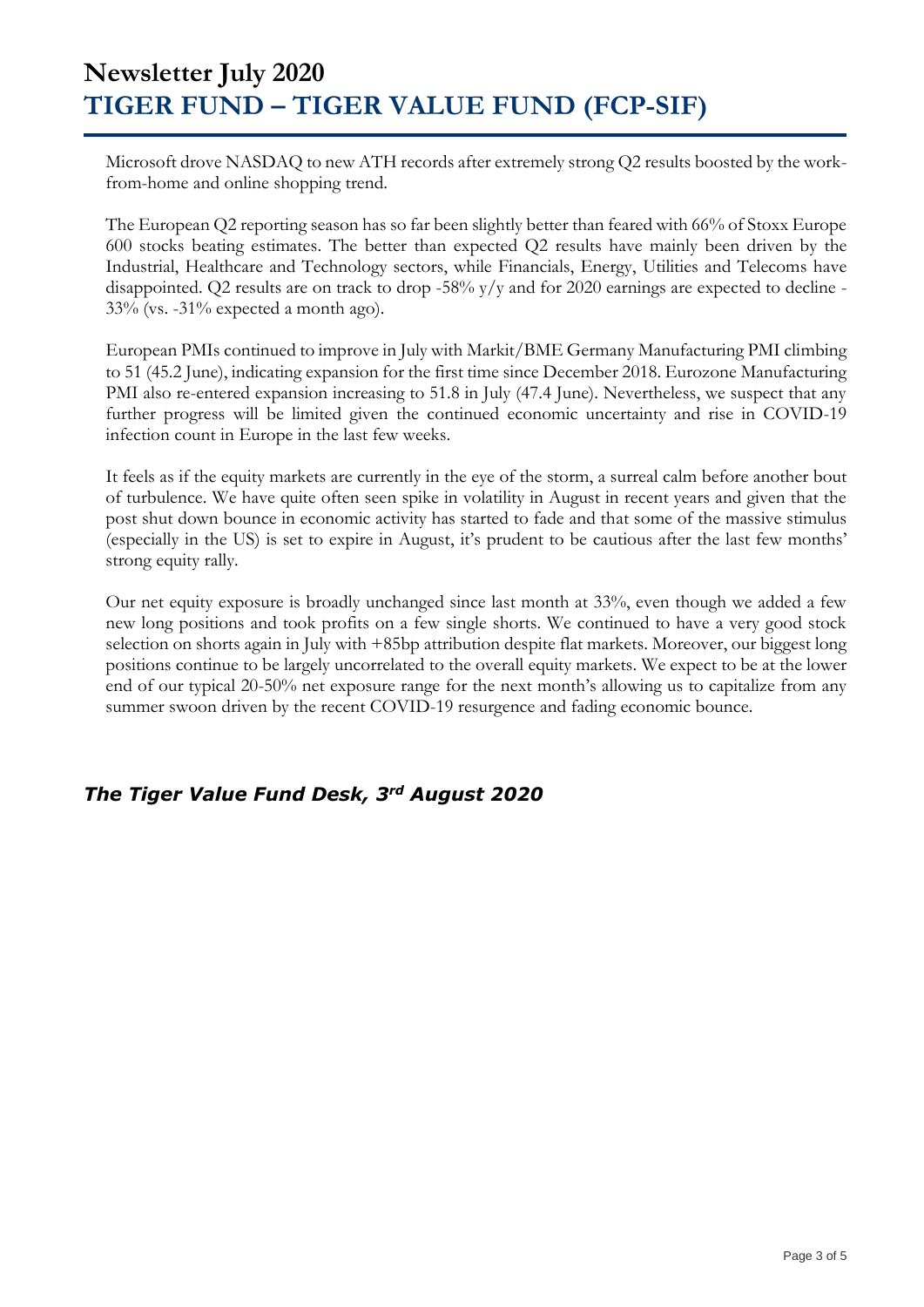#### **Objectives**

The objective is to identify undervalued companies with external catalysts and/or initiate pro-active measures to create shareholder value. The fund aims for a 5-year return of 7-10% p.a. with strong focus on capital preservation.

#### **Investment Strategy**

The Investment Advisor is specialized on a fundamental European long/short equity strategy. The investment philosophy is based on seeking out undervalued value creating companies where we see upcoming catalysts and/or value creation measures that could improve the intrinsic value of the company and drive shareholder returns. At the same time, we seek to profit from identifying overvalued value destroying companies where the intrinsic value is continuously being eroded. For each position we perform a detailed analysis including a 360-degree research process and 10-point scoring system (further details are available in our DDQ of investor presentation). The managers foresee a direct dialog with the company as well as with other shareholders to support management to initiate value creating measures. Their partner network i.e. other shareholders, consultants, sector experts, media etc. will help to impact positive change.

The fund intends to engage in 20-30 long investments (excl. residual positions, options and fixed income linked positions) with a target net long exposure of around 20-60%. The geographic focus is likely to be Germany, Switzerland and Austria.

| <b>Fund Information</b>   |                             | <b>Fee Structure and Risk Management</b> |                        |
|---------------------------|-----------------------------|------------------------------------------|------------------------|
| Currency                  | <b>EUR</b>                  | Admin/Custodian Fee                      | Up to 0.49%            |
| Legal Entity              | <b>FCP-SIF</b>              | Advisory (Mgmt) Fee                      |                        |
| <b>Fund Domicile</b>      | Luxembourg                  | Share Class A/U                          | 2.00%                  |
| <b>Fund Structure</b>     | Open-ended multi-class      | Share Class B                            | 1.50%                  |
| Style mandate             | Long/Short and Active Value | Performance Fee                          |                        |
| <b>Investment Minimum</b> |                             | Share Class A/U                          | 20%                    |
| Share Class A/U           | € 125,000 /US-\$ 125,000    | Share Class B                            | 15%                    |
| Share Class B             | € 5,000,000                 | Hurdle Rate                              | None                   |
| Sub. Frequency            | Monthly                     | High Water Mark                          | Yes.                   |
| Red. Frequency            | Monthly                     | Eligible Investors                       | See Issue Document     |
| <b>Redemption Notice</b>  |                             | Leverage                                 | Maximum 200% of NAV    |
| Share Class A/U           | 5 business days*            | Fund Benchmark                           | CS HF Index L/S Equity |
| Share Class B             | 6 months                    |                                          |                        |

\*) The redemption notice has to be faxed to the Administrator five business days prior to month end (cut-off 5pm). Therefore, the redemption term is monthly with a notice period of 5 days. Please see the offering document for further information.

Investors: Sales documents may not be forwarded to investors other than those who meet the 'experienced investor' requirements under the Law of 2007.

#### **Fund Advisor Details and Service Providers**

| <b>Management Company</b>     | Lemanik Asset Management SA     |
|-------------------------------|---------------------------------|
| <b>Investment Advisor</b>     | Tiger Asset Management AG       |
| <b>Prime Broker/Custodian</b> | SEB AB / SEB SA                 |
| <b>Administrator</b>          | European Fund Administration SA |
| <b>Auditor</b>                | Price Waterhouse Coopers        |